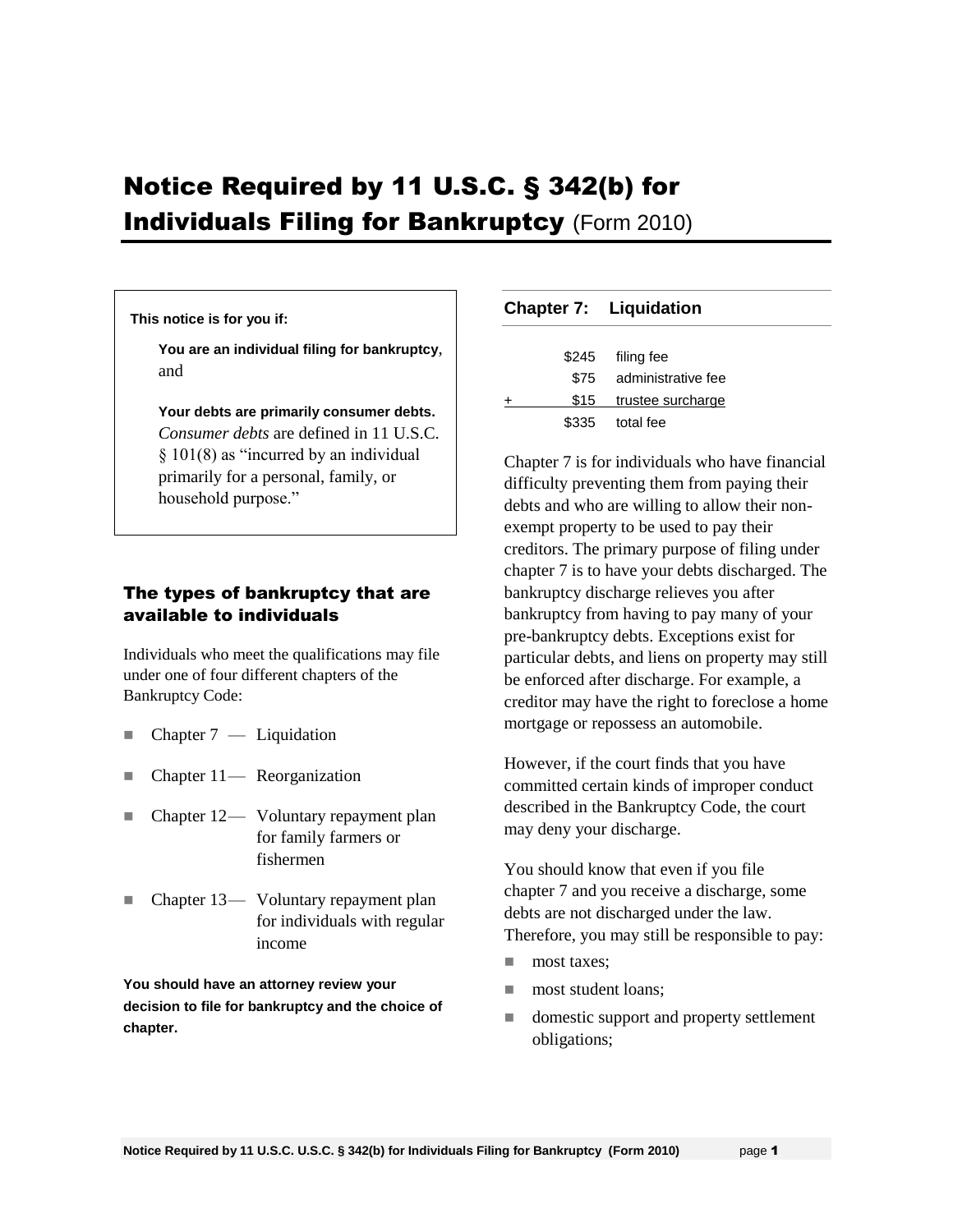- most fines, penalties, forfeitures, and criminal restitution obligations; and
- **EXECUTE:** certain debts that are not listed in your bankruptcy papers.

You may also be required to pay debts arising from:

- **fraud or theft:**
- **fraud or defalcation while acting in breach** of fiduciary capacity;
- $\blacksquare$  intentional injuries that you inflicted; and
- death or personal injury caused by operating a motor vehicle, vessel, or aircraft while intoxicated from alcohol or drugs.

If your debts are primarily consumer debts, the court can dismiss your chapter 7 case if it finds that you have enough income to repay creditors a certain amount. You must file *Chapter 7 Statement of Your Current Monthly Income* (Official Form 122A–1) if you are an individual filing for bankruptcy under chapter 7. This form will determine your current monthly income and compare whether your income is more than the median income that applies in your state.

If your income is not above the median for your state, you will not have to complete the other chapter 7 form, the *Chapter 7 Means Test Calculation* (Official Form 122A–2).

If your income is above the median for your state, you must file a second form —the *Chapter 7 Means Test Calculation* (Official Form 122A–2). The calculations on the form sometimes called the *Means Test*—deduct from your income living expenses and payments on certain debts to determine any amount available to pay unsecured creditors. If

your income is more than the median income for your state of residence and family size, depending on the results of the *Means Test*, the U.S. trustee, bankruptcy administrator, or creditors can file a motion to dismiss your case under § 707(b) of the Bankruptcy Code. If a motion is filed, the court will decide if your case should be dismissed. To avoid dismissal, you may choose to proceed under another chapter of the Bankruptcy Code.

If you are an individual filing for chapter 7 bankruptcy, the trustee may sell your property to pay your debts, subject to your right to exempt the property or a portion of the proceeds from the sale of the property. The property, and the proceeds from property that your bankruptcy trustee sells or liquidates that you are entitled to, is called *exempt property*. Exemptions may enable you to keep your home, a car, clothing, and household items or to receive some of the proceeds if the property is sold.

Exemptions are not automatic. To exempt property, you must list it on *Schedule C: The Property You Claim as Exempt* (Official Form 106C). If you do not list the property, the trustee may sell it and pay all of the proceeds to your creditors.

# **Chapter 11: Reorganization**

|       | \$1,167 filing fee       |
|-------|--------------------------|
| $\pm$ | \$550 administrative fee |
|       | $$1,717$ total fee       |

Chapter 11 is often used for reorganizing a business, but is also available to individuals. The provisions of chapter 11 are too complicated to summarize briefly.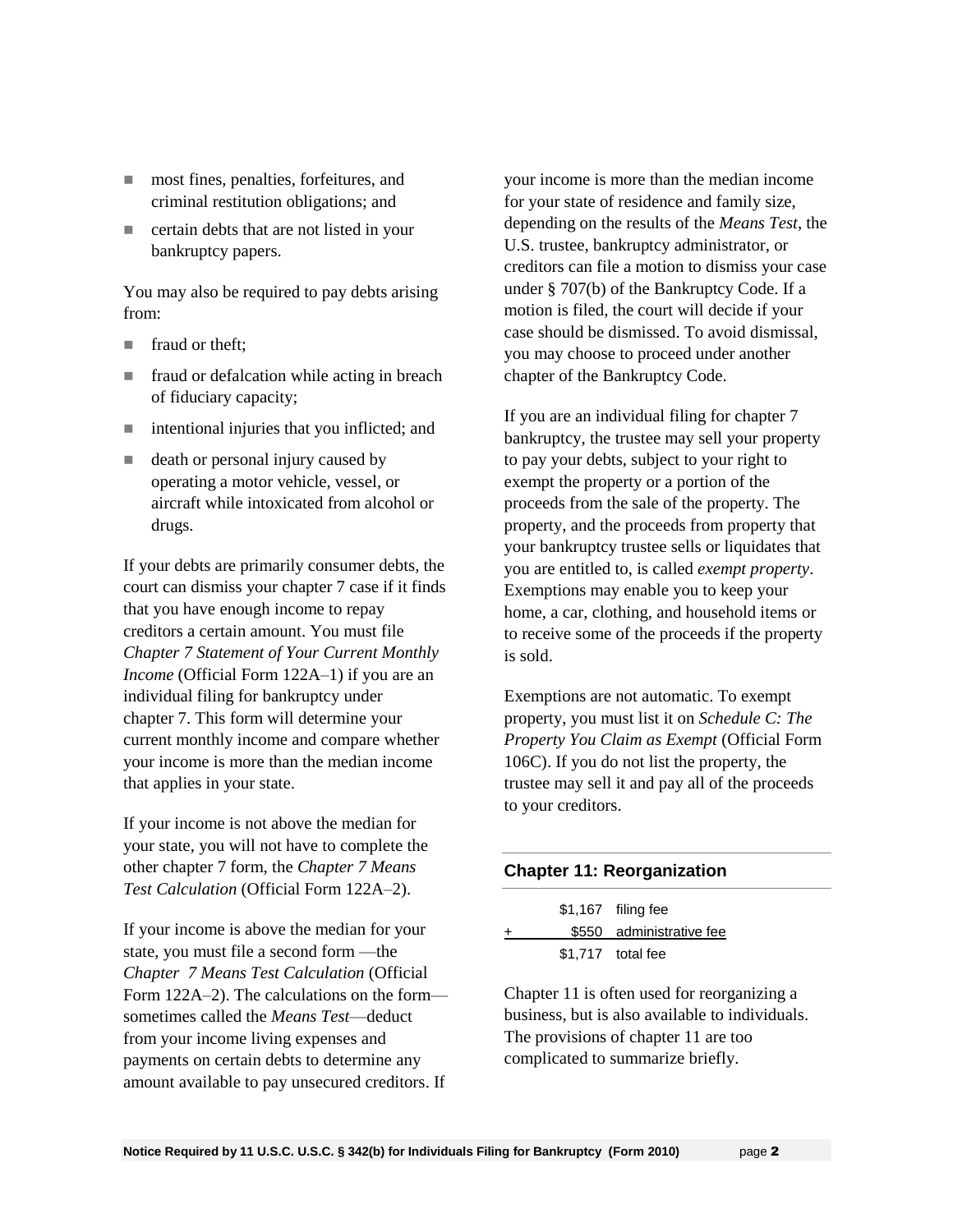#### Read These Important Warnings

**Because bankruptcy can have serious long-term financial and legal consequences, including loss of your property, you should hire an attorney and carefully consider all of your options before you file. Only an attorney can give you legal advice about what can happen as a result of filing for bankruptcy and what your options are. If you do file for bankruptcy, an attorney can help you fill out the forms properly and protect you, your family, your home, and your possessions.** 

**Although the law allows you to represent yourself in bankruptcy court, you should understand that many people find it difficult to represent themselves successfully. The rules are technical, and a mistake or inaction may harm you. If you file without an attorney, you are still responsible for knowing and following all of the legal requirements.** 

**You should not file for bankruptcy if you are not eligible to file or if you do not intend to file the necessary documents.**

**Bankruptcy fraud is a serious crime; you could be fined and imprisoned if you commit fraud in your bankruptcy case. Making a false statement, concealing property, or obtaining money or property by fraud in connection with a bankruptcy case can result in fines up to \$250,000, or imprisonment for up to 20 years, or both. 18 U.S.C. §§ 152, 1341, 1519, and 3571.**

## **Chapter 12: Repayment plan for family farmers or fishermen**

|   | \$200 filing fee        |
|---|-------------------------|
| ÷ | \$75 administrative fee |
|   | \$275 total fee         |

Similar to chapter 13, chapter 12 permits family farmers and fishermen to repay their debts over a period of time using future earnings and to discharge some debts that are not paid.

#### **Chapter 13: Repayment plan for individuals with regular income**

|       | \$235 filing fee        |
|-------|-------------------------|
| $\pm$ | \$75 administrative fee |
|       | \$310 total fee         |

Chapter 13 is for individuals who have regular income and would like to pay all or part of their debts in installments over a period of time and to discharge some debts that are not paid. You are eligible for chapter 13 only if your debts are not more than certain dollar amounts set forth in 11 U.S.C. § 109.

Under chapter 13, you must file with the court a plan to repay your creditors all or part of the money that you owe them, usually using your future earnings. If the court approves your plan, the court will allow you to repay your debts, as adjusted by the plan, within 3 years or 5 years, depending on your income and other factors.

After you make all the payments under your plan, many of your debts are discharged. The debts that are not discharged and that you may still be responsible to pay include:

- domestic support obligations,
- **most student loans,**
- $\blacksquare$  certain taxes.
- $\blacksquare$  debts for fraud or theft,
- $\blacksquare$  debts for fraud or defalcation while acting in a fiduciary capacity,
- **most criminal fines and restitution** obligations,
- **EXECUTE:** certain debts that are not listed in your bankruptcy papers,
- certain debts for acts that caused death or personal injury, and
- certain long-term secured debts.